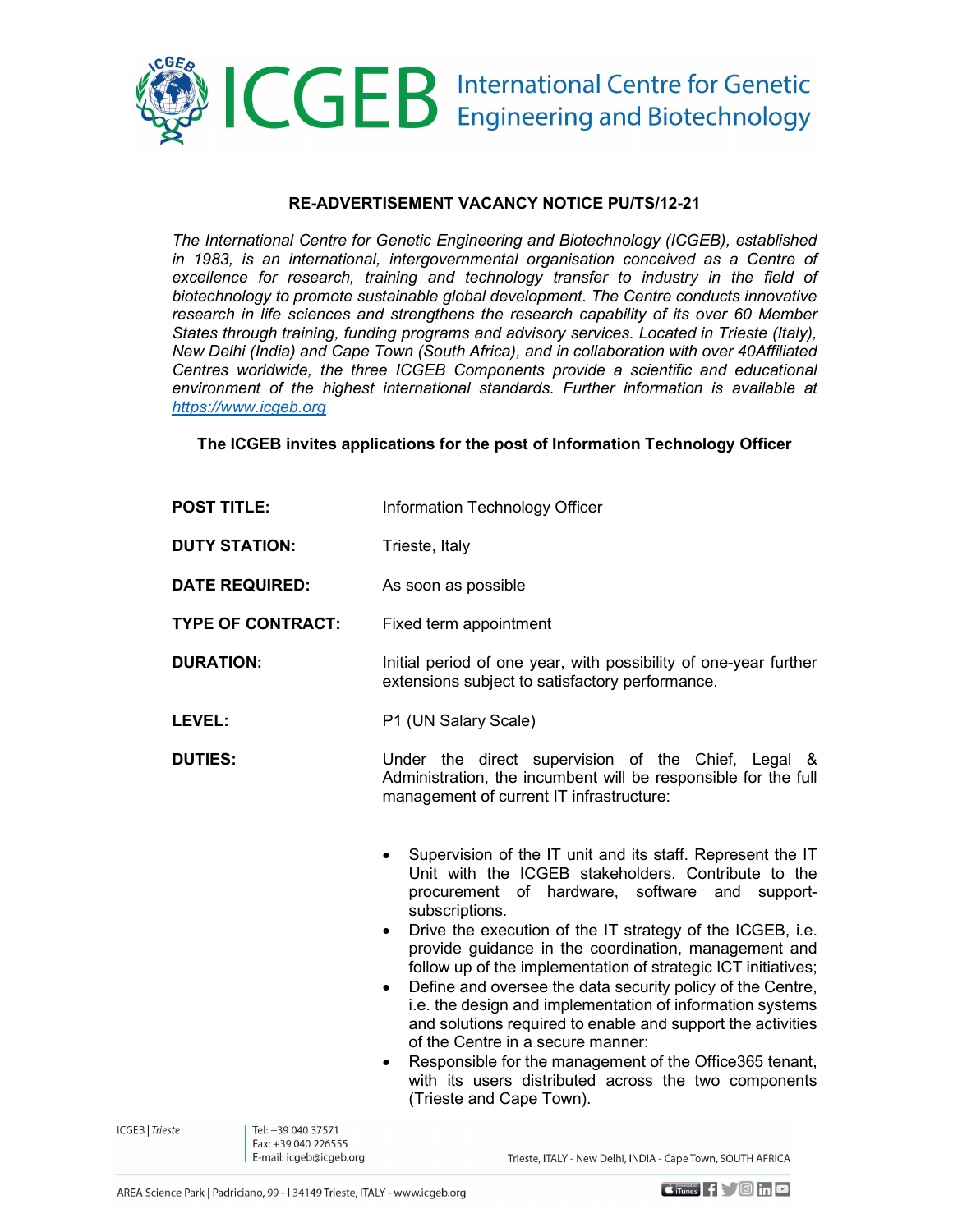- Oversees the development of the ICGEB Data & Analytics (ID&A) database contributing to the availability of the services and the management of the underlying Oracle database and Linux machines.
- Management of the Azure tenant, including creating, running and backing up virtual machines, VPNs and services published to the Internet.
- SAP hosting, including running the IEP and IEQ environments and their SAP/Hana databases. Backup of data. Creation of SAP accounts with the appropriate roles. Contribute to the SAP development of additional services.
- Linux and Windows 2019 servers, Active Directory authentication and its replication to the Cloud.
- Network management.
- Support to internal users, acting as a technical expert in resolution of daily routine problems.
- Perform other work-related duties as may be required.

QUALIFICATIONS: Advanced University Degree in Computer Science, Information Technology or closely related field (Master's degree or equivalent).

> Certifications (e.g. Microsoft Azure Cloud, Microsoft server, AAD, Office 365 etc.).

#### WORK EXPERIENCE:

- At least 2 years of IT systems administration and
- Experience in hybrid environments, both Cloud or on premises.
- Knowledge and expertise in IT network management, including Firewalls (i.e. Cisco, Sophos and Dell), Switches, Fiber, UTPs, VPNs for PCs and MACs, VLANs and Wi-Fi Access Points.
- Experience in integrating hybrid client computers farm (MACs and PCs) both corporate and personal.
- Experience with Apple MacOS and Windows 10 operating systems.
- Experience with programming languages and Bash scripting is an asset.
- Experience on SAP infrastructure is an asset.

### COMPETENCIES:

- Demonstrated ability to collaborate in a team environment while possessing strong interpersonal skills.
- Proactive in proposing the optimization of current procedures and the creation of new ones.
- Proven ability and flexibility in solving complex problems.
- Ability to work in a multicultural environment.